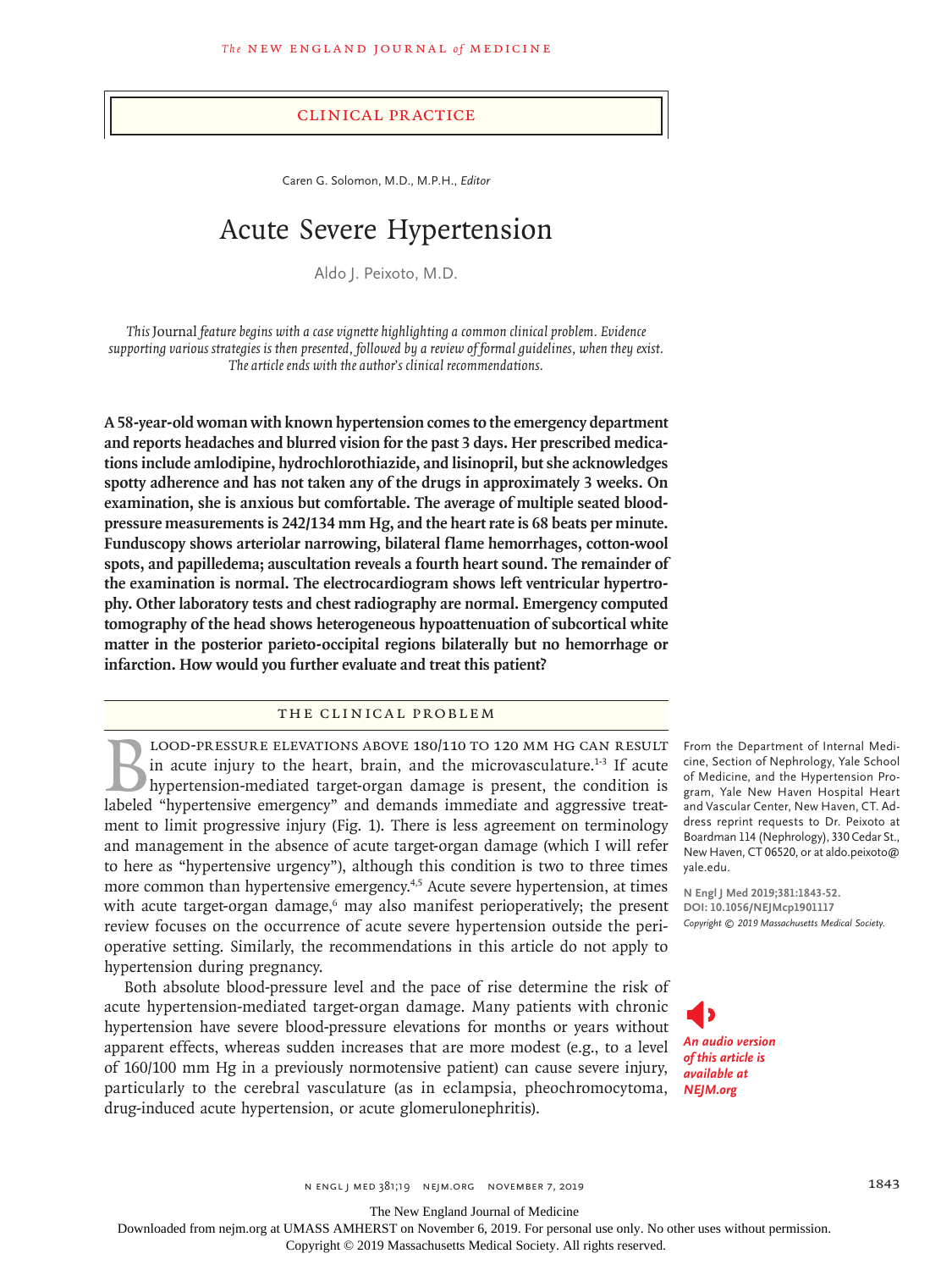#### **Key Clinical Points**

#### **Acute Severe Hypertension**

- Acute severe hypertension that is accompanied by acute target-organ injury (hypertensive emergency) is associated with substantial morbidity and in-hospital mortality, thus requiring immediate treatment in an intensive care unit.
- Acute severe hypertension without acute target-organ damage (hypertensive urgency) is not associated with adverse short-term outcomes and can be managed in the ambulatory setting.
- Nonadherence to previously prescribed antihypertensive medications is the most common factor leading to acute severe hypertension.
- Chronic hypertension shifts the cerebral blood flow autoregulation curve to the right (i.e., to higher bloodpressure levels), which confers a predisposition to cerebral hypoperfusion at relatively high (normal) blood-pressure levels. This principle guides the pace of blood-pressure reduction in acute severe hypertension.
- Hypertensive emergencies are managed with intravenous medications guided by the type of target-organ damage.
- Hypertensive urgencies should be managed with oral medications and arrangements for prompt follow-up.

Acute severe hypertension accounts for an estimated 4.6% of all visits to emergency departments and is a frequent reason for hospitalizations in the United States.<sup>5</sup> It is more common in persons who are older than 60 years of age, black, or uninsured or underinsured or who live in lower-income areas.<sup>5,7</sup> Large claims-based data sets in the United States indicate that hospital admissions for hypertensive emergencies have steadily increased during the past 20 years,  $57-9$ but in-hospital mortality has improved over time and currently ranges between  $0.2\%$  and  $11\%$ .  $8-10$ 

Even in the absence of acute target-organ damage, episodes of severe hypertension have long-term implications. In a study involving 2435 patients with a previous transient ischemic attack, an isolated systolic blood pressure above 180 mm Hg (without symptoms) was associated with an increase in stroke risk during 3 years of follow-up by a factor of 5, as compared with no episodes of systolic blood pressure above 140 mm Hg, regardless of usual blood pressures.<sup>11</sup> Similarly, a prospective cohort study showed that patients who had an admission with hypertensive urgency had a 50% higher risk of fatal or nonfatal cardiovascular events than controls, despite similar blood-pressure levels during follow-up.<sup>12</sup>

In contrast to these long-term implications, hypertensive urgencies do not appear to be associated with adverse short-term outcomes.<sup>13-16</sup> Although rates of admission to the hospital are relatively high (up to 11% during the 30 days after initial presentation $10,15$ ), studies have not shown increased risks of adverse outcomes in the days to several months after patients were sent home from the office or emergency department.13,15,16 A recent analysis of 58,535 ambulatory office encounters with patients who had a systolic blood pressure of 180 mm Hg or higher, a diastolic blood pressure of 110 mm Hg or higher, or both (mean, 182.5/96.4 mm Hg) showed a similar incidence of cardiovascular events at 6 months (0.9%) among patients who were hospitalized and among propensity-matched patients who were discharged after the encounter.<sup>15</sup>

### Strategies and Evidence

Figure 1 outlines a structured approach to the management of acute severe hypertension. The key elements include accurate measurement of blood-pressure levels; careful evaluation for potential precipitants, symptoms, and evidence of target-organ damage; and treatment decisions based on the presence of symptoms or acute target-organ damage.

## **Blood-Pressure Measurement**

Blood pressure must be measured in both arms and the thigh using appropriate technique and validated devices $17$  (Table S1 in the Supplementary Appendix, available with the full text of this article at NEJM.org). Most hospitals use automated devices that rely on oscillometric measurements. Two large registry studies comparing oscillometric and intraarterial measurements in critical care<sup>18</sup> or surgical<sup>19</sup> patients showed that oscillometric devices consistently underestimate blood-pressure levels by as much as 50/30 mm Hg when recorded intraarterial levels are above

The New England Journal of Medicine

Downloaded from nejm.org at UMASS AMHERST on November 6, 2019. For personal use only. No other uses without permission.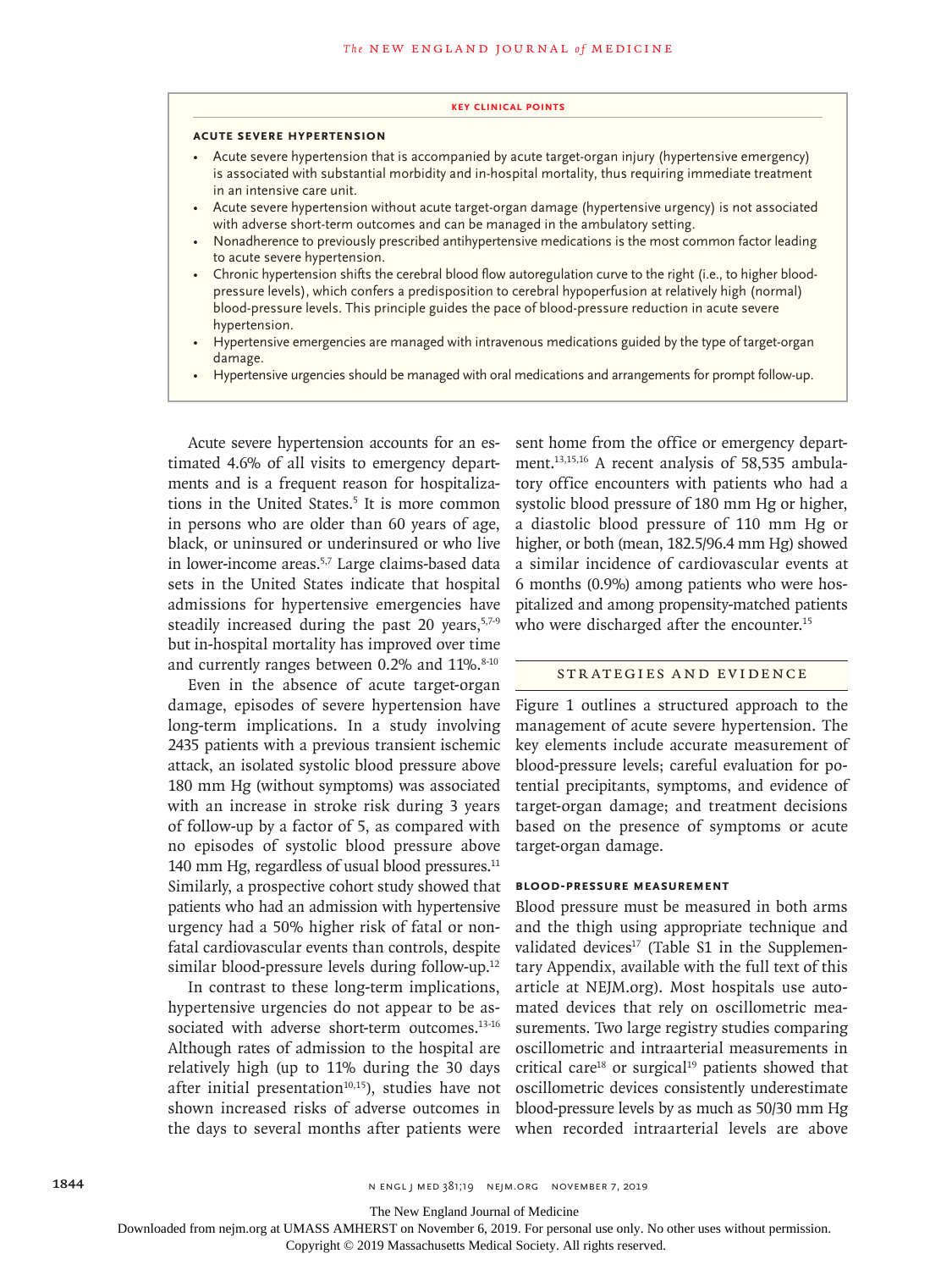

neurologic examination, looking for motor deficits and gait, speech, and visual abnormalities. If there are positive findings, perform imaging with computed tomography (CT) or magnetic resonance imaging. With respect to the retina, perform funduscopy or retinal fundus photography, looking for evidence of microvascular injury (hemorrhages or exudates) or cerebral edema (papilledema). With respect to the heart, ask about chest pain, dyspnea, orthopnea, paroxysmal nocturnal dyspnea, palpitations, and edema. Look for signs of heart failure on examination (elevated jugular venous pressure, bibasilar rales, third heart sound, or edema). Perform chest radiography, electrocardiography (for ischemic changes), and troponin measurement in most patients. Acute coronary syndromes include unstable angina and myocardial infarction. With respect to large vessels (aorta), ask about chest or back pain. Obtain blood-pressure measurements in both arms and thigh, looking for asymmetry. If suspicion is aroused, obtain CT of the chest and abdomen with contrast or transesophageal echocardiography. With respect to the kidneys, measure the serum creatinine level to rule out acute kidney injury. Urinalysis may show proteinuria or hematuria as a sign of microvascular injury. With respect to the microvasculature, obtain a complete blood count, looking for anemia and thrombocytopenia suggestive of microangiopathy. ADHF denotes acute decompensated heart failure, IV intravenous, MAHA microangiopathic hemolytic anemia, and PRES posterior reversible encephalopathy syndrome. Adapted from Whelton et al.<sup>1</sup>

180/100 mm Hg. Auscultatory measurements even when meticulous technique is applied. Bethat use aneroid or mercury devices also have cause of the potential underestimation of the substantial discordance from intraarterial mea-severity of hypertension, the use of oscillometric surements in high blood-pressure ranges, $20,21$  (and auscultatory) devices should be discouraged

n engl j med 381;19 nejm.org November 7, 2019 1845

The New England Journal of Medicine

Downloaded from nejm.org at UMASS AMHERST on November 6, 2019. For personal use only. No other uses without permission.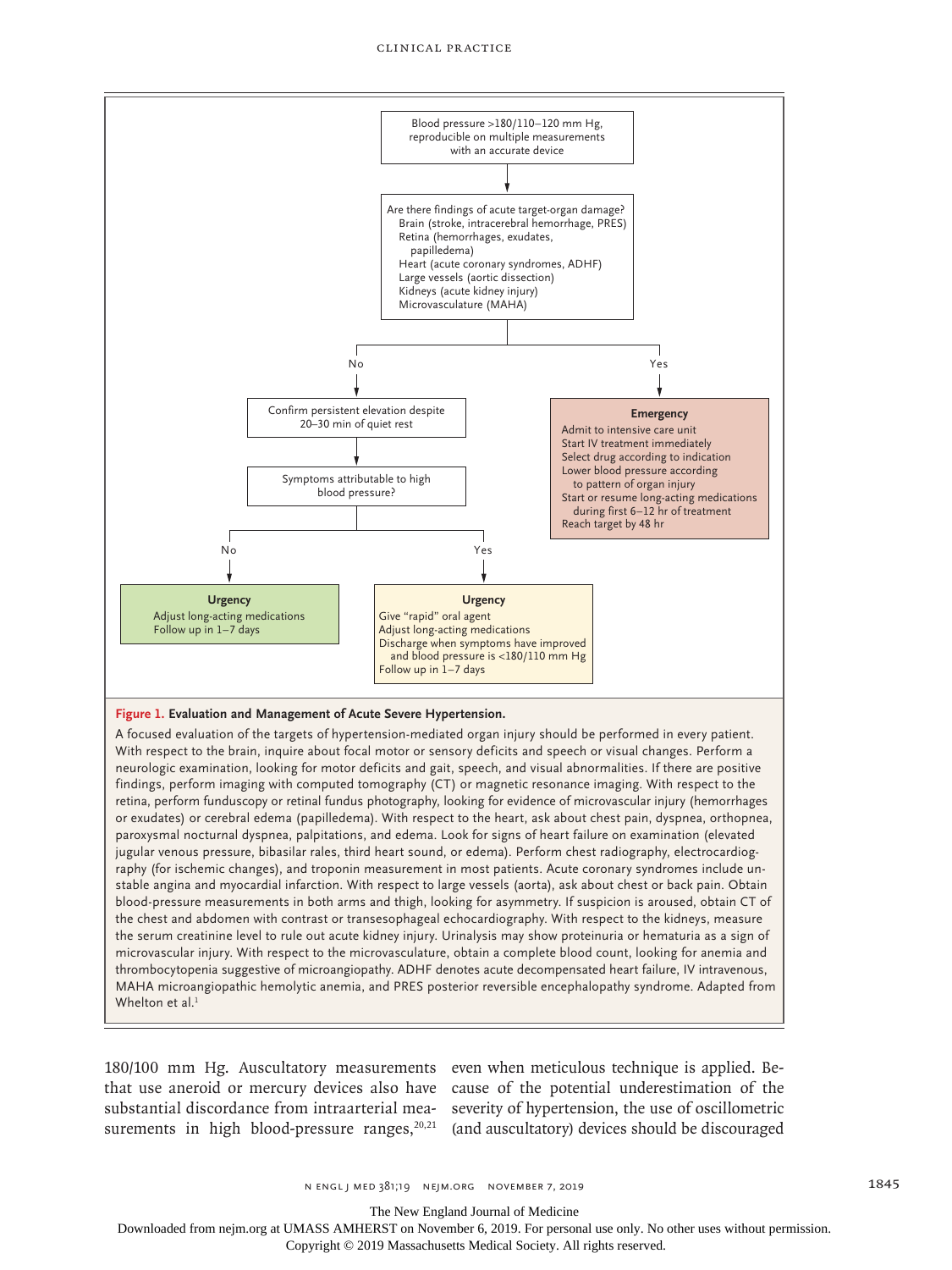when evidence of target-organ damage is present and intravenous agents are required. In such cases, placement of an arterial catheter is indicated. In the absence of target-organ damage, noninvasive oscillometric or auscultatory devices are typically used to guide treatment, despite their limitations.

# **Determination of Precipitating Factors**

Most patients presenting with acute severe hypertension are already known to be hypertensive and have received treatment.<sup>15,22</sup> Nonadherence to prescribed antihypertensive medications is the most common precipitating factor. In a large ambulatory database, three quarters of the patients who were evaluated for a systolic blood pressure of 180 mm Hg or higher or a diastolic blood pressure of 110 mm Hg or higher had a diagnosis of hypertension, and more than half had already been prescribed two or more antihypertensive agents.<sup>15</sup> In a prospective study involving patients with hypertension, nonadherence to medication was the strongest predictor of a hypertensive crisis.<sup>23</sup> These data underscore the importance of interventions that improve treatment adherence<sup>24</sup> (e.g., the use of patient monitoring of blood pressure, social-support opportunities,<sup>25</sup> and partnerships with health coaches, nurses, or pharmacists $25-27$ ), although studies are lacking to show that these interventions reduce the risk of acute severe hypertension.

Other common precipitating factors for acute severe hypertension include dietary sodium indiscretion; use of prescribed, over-the-counter, or illicit drugs (e.g., cocaine, amphetamines, sympathomimetic agents, nonsteroidal antiinflammatory drugs, and high-dose glucocorticoids); anxiety or panic; and acute stroke or heart failure, which can be both cause and consequence of severe hypertension. Patients with acute glomerulonephritis, preeclampsia, pheochromocytoma, or scleroderma renal crisis may present with acute severe hypertension. Among hospitalized patients, mobilization of infused intravenous fluids, withholding of antihypertensive medications, pain, and urinary retention are considered common precipitants. For patients presenting without a clear precipitant or who meet criteria for treatment-resistant hypertension during follow-up, $28$  further testing should be considered for secondary causes of hypertension, such as renovascular disease, primary aldosteronism, glucocorticoid excess, pheochromocytoma, and, in younger patients, coarctation of the aorta.

# **Evaluation of Acute Target-Organ Damage**

A key part of the initial evaluation is the assessment of symptoms, signs, and diagnostic tests suggestive of acute target-organ damage (Fig. 1), including injury to the brain, heart, large vessels (aorta in particular), kidneys, and the microvasculature (including the retina). Diffuse microvascular injury (also known as "malignant hypertension") manifests as high-grade retinopathy, acute kidney injury, or microangiopathic hemolytic anemia and thrombocytopenia. These features may occur together or in isolation.

In the absence of symptoms to guide the evaluation, there are limited data on the yield of diagnostic tests. In a prospective study involving 167 patients in the emergency department with a triage diastolic blood pressure of 100 mm Hg or higher (mean, 194/112 mm Hg), routine metabolic panels revealed acute kidney injury requiring admission in 7% of patients.<sup>29</sup> In retrospective studies, the results of most diagnostic tests that are obtained in patients without evidence of acute target-organ damage have been normal or simply reflective of long-term exposure to hypertension.14,15,30 Still, it is common practice to obtain a basic metabolic panel to assess renal function and electrolyte levels, a complete blood count to screen for microangiopathy, a urinalysis to identify proteinuria or hematuria, and an electrocardiogram and troponin levels to rule out asymptomatic myocardial injury.

Patients without target-organ damage are usually asymptomatic. $22,31,32$  Symptoms, when present, may include headache, atypical chest pain, dyspnea, dizziness, lightheadedness, and epistaxis.

# **TREATMENT**

# **Autoregulation of Cerebral Blood Flow**

Autoregulation of organ blood flow refers to physiological adaptations that allow organ perfusion to remain relatively constant across a wide blood-pressure range (Fig. 2). In the context of acute severe hypertension, flow autoregulation is most important; this autoregulation is best studied in the brain,<sup>33</sup> although the same principles are applicable to most end organs. In chronic severe hypertension, cerebral blood flow is maintained at similar levels as in normal per-

The New England Journal of Medicine

Downloaded from nejm.org at UMASS AMHERST on November 6, 2019. For personal use only. No other uses without permission.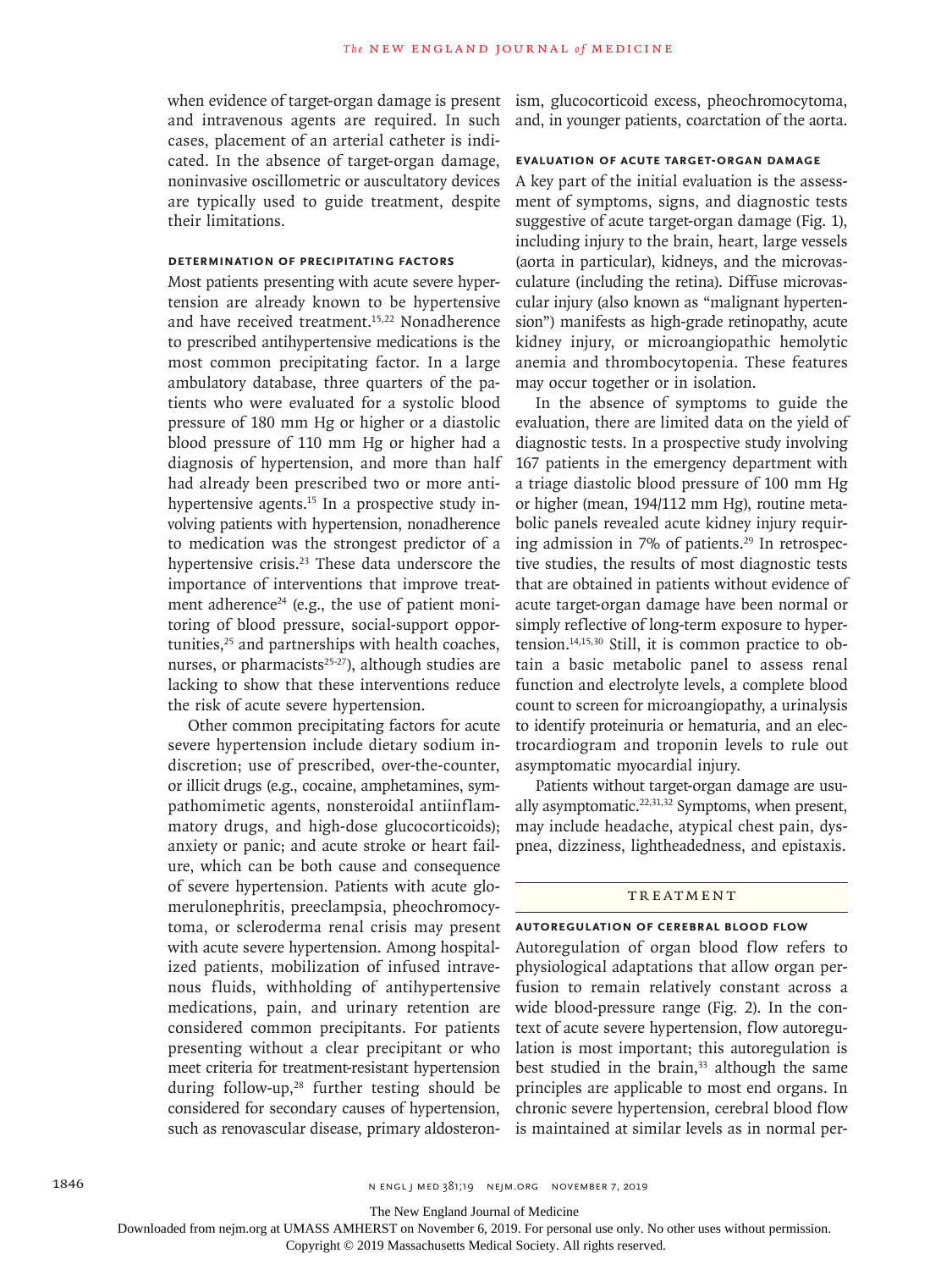sons, but its autoregulatory curve is shifted to the right. This shift allows patients to tolerate higher blood-pressure levels without cerebral edema33,34 but confers a predisposition to cerebral hypoperfusion at substantively higher bloodpressure levels than in normotensive persons, although these curves are neither consistent nor predictable at the individual level.<sup>34,35</sup> Limited data suggest that treatment of severe hypertension for several months may improve autoregulation to a modest extent,<sup>34</sup> whereas patients with mild-to-moderate hypertension (<180/110 mm Hg) recover autoregulatory responses within weeks after the initiation of effective therapy.<sup>36</sup>

# **Choice of Treatment**

There are relatively few trials comparing different agents for hypertensive emergency and hypertensive urgency.37-39 Treatment is largely determined by an understanding of the pathophysiological features, the presence and type of target-organ injury, the availability and costs of medications, and physician experience with given agents.10,40 There is considerable variability in practice regarding the choice of medications.10,40

# **Hypertensive Emergencies**

All patients should be admitted to an intensive care unit and treated with intravenous antihypertensive drugs on the basis of the clinical scenario (Tables 1 and 2 and Table S2). In the United States, labetalol, nitroglycerin, nicardipine, hydralazine, and nitroprusside are the most commonly used agents.<sup>10</sup> Of these medications, hydralazine has unpredictable effects, often leads to excessive blood-pressure lowering,<sup>41</sup> and should generally be avoided as a first option. $1,3$  Studies comparing labetalol and nicardipine have shown faster achievement of blood-pressure control and less variability in blood pressure (allowing blood pressure to stay closer to target) with nicardipine but no significant differences in adverse events or mortality.39,42,43 In one trial comparing clevidipine with nicardipine, clevidipine resulted in less variability than nicardipine.<sup>38</sup>

In the absence of studies comparing different rates of blood-pressure reduction, management is guided by autoregulatory principles; guidelines recommend that blood pressure be decreased by no more than 20 to 25% during the first hour and then to 160/100 to 110 mm Hg during the ensuing 2 to 6 hours.<sup>1</sup> Excessive blood-pressure drugs is uncertain; because the risk of hypoten-



# **Figure 2. Autoregulation of Cerebral Blood Flow and Implications for the Treatment of Hypertensive Emergencies.**

Cerebral blood flow is relatively stable across a wide blood-pressure range through changes in cerebrovascular resistance. On the high end of the curve, increased cerebrovascular resistance prevents pressure-induced increases in blood flow. Once the upper limit of autoregulation is crossed, small changes in blood pressure produce substantial increases in blood flow that result in vasogenic cerebral edema and its complications. On the low end of the curve, decreased cerebrovascular resistance allows flow to be maintained despite progressively lower blood pressure. Once the autoregulatory limit is reached, small decreases in blood pressure produce substantial impairment in cerebral perfusion. In clinical experiments, the lower limit of autoregulation occurs at blood-pressure levels approximately 25% lower than baseline. Symptoms of cerebral hypoperfusion develop when cerebral blood flow falls by more than approximately 30%. There is wide individual variability in autoregulatory limits and thresholds at both ends of the curve. The autoregulatory curve is shifted to the right in uncontrolled hypertension. Treatment of hypertension for weeks to months may improve or correct the autoregulatory abnormalities, especially in patients without long-standing **Severe hypertension.**<br> **Cerebral Blood Flow Severe Cerebral Blood flow**<br> **Cerebral Blood flow** Cerebral Blood flow intrough changes in contrasted cerebrovas<br>
increased cerebrovas in blood flow intrough changes in blood fl

reduction (resulting in systolic blood pressure below 100 to 120 mm Hg) may occur in up to  $10\%$  of patients<sup>10,40</sup> and is associated with an increased risk of death.<sup>44,45</sup> If excessive bloodpressure reduction occurs, prompt discontinuation of intravenous drugs and, in some cases, temporary use of vasopressors, intravenous fluids, or both is indicated. Resumption or initiation of long-acting antihypertensive drugs should take place alongside intravenous therapy to provide a smoother transition, shorten the need for intravenous drugs and intensive care, and minimize the risk of rebound hypertension, which is also associated with increased mortality.44 The appropriate timing for starting or restarting oral

The New England Journal of Medicine

Downloaded from nejm.org at UMASS AMHERST on November 6, 2019. For personal use only. No other uses without permission.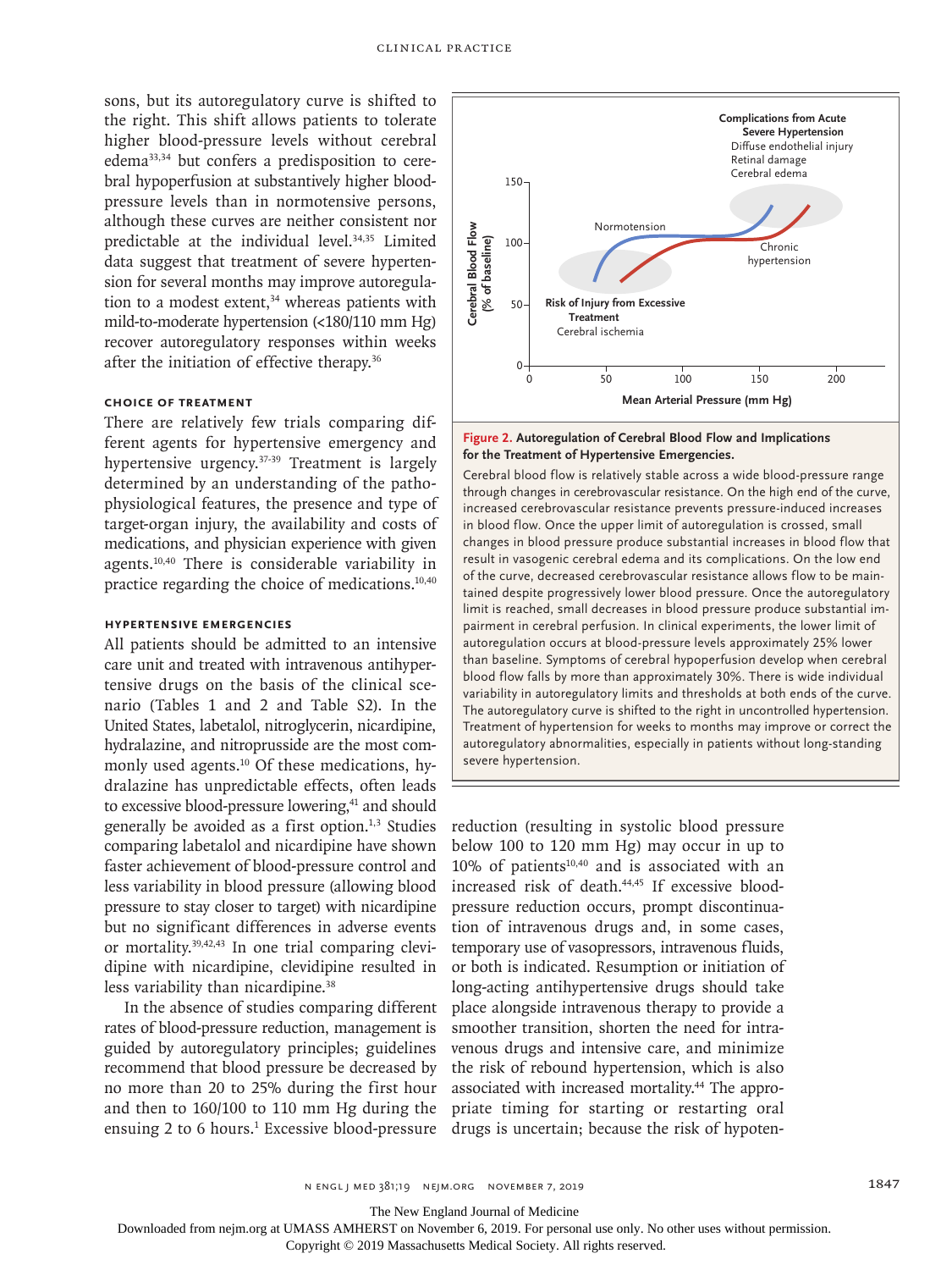| Table 1. Treatment Strategies in Hypertensive Eme                       | rgencies.*                                                                                                                                                                                                                                                                                                                                                                                                                                                                                                                                                                                                                                                                                                                     |                                                                                                                                                                                                      |
|-------------------------------------------------------------------------|--------------------------------------------------------------------------------------------------------------------------------------------------------------------------------------------------------------------------------------------------------------------------------------------------------------------------------------------------------------------------------------------------------------------------------------------------------------------------------------------------------------------------------------------------------------------------------------------------------------------------------------------------------------------------------------------------------------------------------|------------------------------------------------------------------------------------------------------------------------------------------------------------------------------------------------------|
| Acute Target-Organ Damage                                               | Timing for Acute BP Reduction;                                                                                                                                                                                                                                                                                                                                                                                                                                                                                                                                                                                                                                                                                                 | Preferred Intravenous Drugs;                                                                                                                                                                         |
| ("malignant hypertension")<br>Diffuse microvascular injury              | by 20–25% during first hr and to 160/100 mm Hg by 2–6 hr<br>Decrease BP                                                                                                                                                                                                                                                                                                                                                                                                                                                                                                                                                                                                                                                        | Labetalol, nicardipine, nitroprusside                                                                                                                                                                |
| Hypertensive encephalopathy                                             | by 20–25% during first hr and to 160/100 mm Hg by 2–6 hr<br>Decrease BP                                                                                                                                                                                                                                                                                                                                                                                                                                                                                                                                                                                                                                                        | Labetalol, nicardipine, nitroprusside; avoid hydralazine                                                                                                                                             |
| Acute intracerebral hemorrhage                                          | with underlying vascular abnormalities, such as aneurysms or arteriovenous<br>within 1 hr, particularly in patients without known hypertension and those<br>malformations. In patients with large hematoma volume and evidence of<br>(keep systolic BP <180 mm Hg). Lowering systolic BP below 140 mm Hg<br>increased intracranial pressure, BP management should be more liberal<br>is 150-220 mm Hg, decrease systolic BP to 140-150 mm Hg<br>may be harmful.<br>If systolic BP                                                                                                                                                                                                                                              | Labetalol, nicardipine, clevidipine, nitroprusside; avoid hydral-<br>azine                                                                                                                           |
| Acute ischemic stroke                                                   | giving thrombolytic agents and maintain BP <180/105 mm Hg for the first<br>24 hr. If thrombolytic therapy is not indicated and there is no acute target-<br>BP is =220/120 mm Hg or there is other acute target-organ damage, such<br>If thrombolytic therapy is indicated, decrease BP to <185/110 mm Hg before<br>as heart failure or myocardial infarction, decrease BP by 15% within 1 hr.<br><220/120 mm Hg, no intervention is indicated for the first 48-72 hr. If<br>organ damage other than stroke, the strategy depends on BP. If BP is                                                                                                                                                                              | Labetalol, nicardipine, clevidipine, nitroprusside; avoid hydral-<br>azine                                                                                                                           |
| Acute coronary syndromes                                                | Decrease systolic BP to <140 mm Hg within 1 hr; keep diastolic BP >60 mm Hg                                                                                                                                                                                                                                                                                                                                                                                                                                                                                                                                                                                                                                                    | Nitroglycerin, labetalol, esmolol, metoprolol; avoid hydralazine                                                                                                                                     |
| Acute heart failure                                                     | Decrease systolic BP to <140 mm Hg within 1 hr                                                                                                                                                                                                                                                                                                                                                                                                                                                                                                                                                                                                                                                                                 | Nitroglycerin, nitroprusside; loop diuretics needed in most cases;<br>enalaprilat or hydralazine may be useful; avoid beta-blockers                                                                  |
| Aortic dissection                                                       | Decrease both systolic BP to <120 mm Hg and heart rate to <60 beats/min<br>nin)<br>within 20                                                                                                                                                                                                                                                                                                                                                                                                                                                                                                                                                                                                                                   | Esmolol (or labetalol) plus one of nicardipine, clevidipine, nitro-<br>prusside, or nitroglycerin; both a beta-blocker (unless brady-<br>cardia is already present) and a vasodilator should be used |
| penia, present alone or in combination.<br>* BP denotes blood pressure. | Mise microvascular injury is identified as high-grade retinopathy (hemorrhages, exudates, or papilledema), acute kidney injury, or microangiopathic hemolytic anemia or thrombocyto-<br>† Initiation, reinstatement, or adjustments of long-acting oral antihypertensive medications should take place during the first 6 to 12 hours. Oral drugs are chosen on the basis of conven-<br>$\ddagger$ Nitroprusside continues to be a recommended agent by most guidelines. Given its potential toxicity, it should be avoided as a first choice when other options are available.<br>tional guidelines. Intravenous medications can be tapered on the basis of observed blood-pressure levels after the addition of oral agents. |                                                                                                                                                                                                      |

1848 n engl j med 381;19 nejm.org November 7, 2019

The New England Journal of Medicine

Downloaded from nejm.org at UMASS AMHERST on November 6, 2019. For personal use only. No other uses without permission.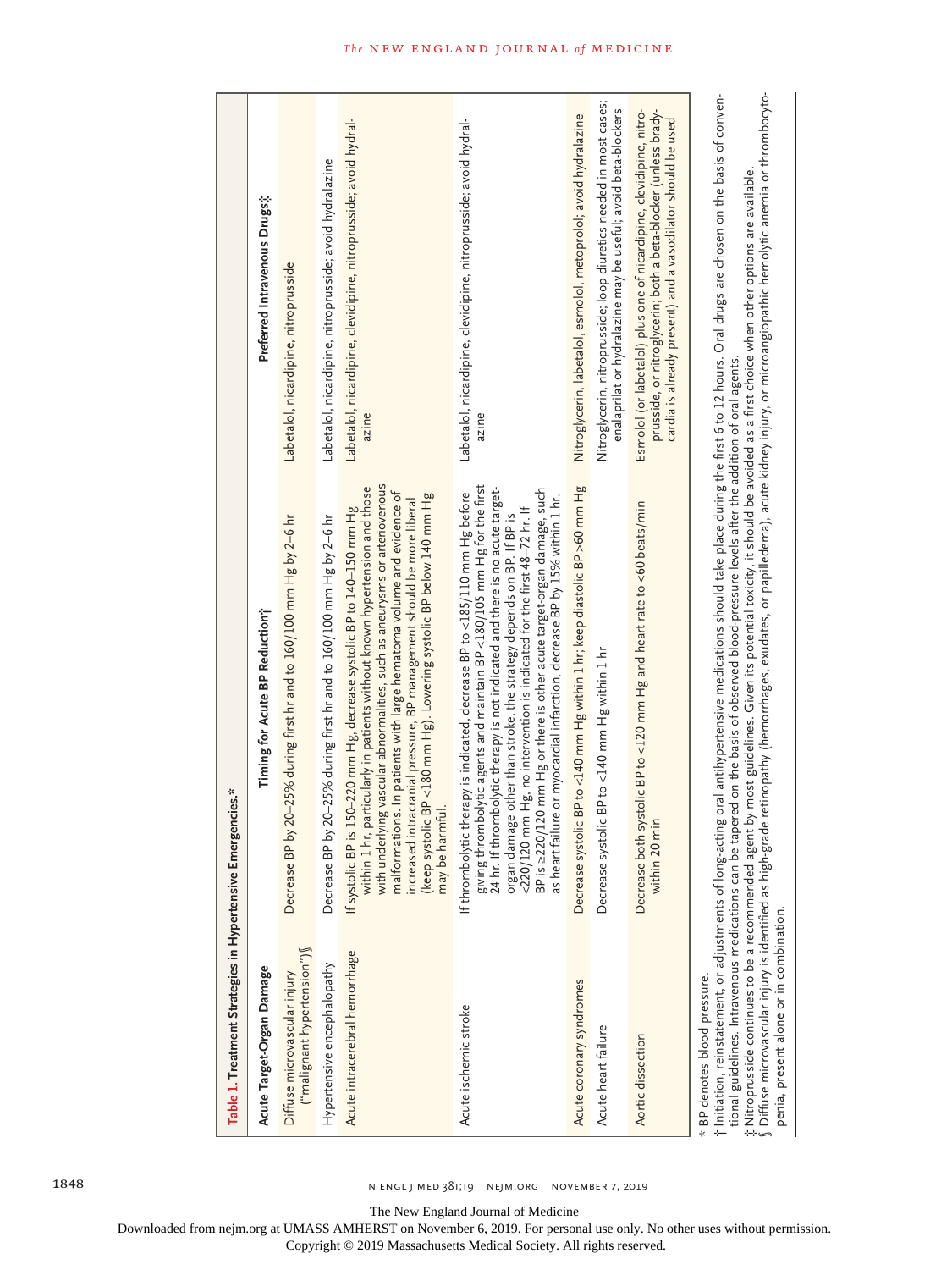|               | Table 2. Most Commonly Used Intravenous Drugs                                                                  | for the Treatment of Hypertensive Emergencies.*                                                                                                                                                                                                                                    |                                                                                                                                                                                                                                                                     |                                                                                                                                                                                                                                                                                                                                                               |
|---------------|----------------------------------------------------------------------------------------------------------------|------------------------------------------------------------------------------------------------------------------------------------------------------------------------------------------------------------------------------------------------------------------------------------|---------------------------------------------------------------------------------------------------------------------------------------------------------------------------------------------------------------------------------------------------------------------|---------------------------------------------------------------------------------------------------------------------------------------------------------------------------------------------------------------------------------------------------------------------------------------------------------------------------------------------------------------|
| Drug          | Class                                                                                                          | Dose                                                                                                                                                                                                                                                                               | Onset and Offset of Action                                                                                                                                                                                                                                          | Cautions                                                                                                                                                                                                                                                                                                                                                      |
| Nicardipine   | channel blocker, vaso-<br>Dihydropyridine calcium-<br>dilator                                                  | 5-15 mg/hr IV drip; adjust by<br>2.5 mg/hr every 5-15 min                                                                                                                                                                                                                          | Rapid onset (2-5 min); duration of action, 1-4 hr;<br>adjust dose more slowly (every 15 min) in pa-<br>tients with impaired renal or liver function                                                                                                                 | Contraindicated in patients with acute coronary<br>ischemia (because of reflex tachycardia)                                                                                                                                                                                                                                                                   |
| Clevidipine   | channel blocker, vaso-<br>Dihydropyridine calcium-<br>dilator                                                  | slowly as BP approaches goal<br>dose every 90 sec, more<br>1-16 mg/hr IV drip; double                                                                                                                                                                                              | Rapid onset (2-4 min) and offset (5-15 min) of<br>action                                                                                                                                                                                                            | ischemia (because of reflex tachycardia) and<br>Contraindicated in patients with acute coronary<br>in patients with allergy to soy or eggs; may<br>increase triglyceride levels (it is a lipid<br>emulsion)                                                                                                                                                   |
| Labetalol     | blocking ratio, approx. 7:1)<br>blocker (IV beta-to-alpha<br>beta-blocker and alpha-1<br>Combined nonselective | 10 min before starting drip;<br>10-20 mg IV bolus followed by<br>10-80 mg IV every 10 min<br>dose or double dose after<br>drip; may repeat at same<br>adjust drip every 15 min;<br>for intermittent boluses,<br>$0.5 - 10$ mg/min IV drip;<br>(maximum cumulative<br>dose, 300 mg) | Rapid onset (5 min) but prolonged duration of<br>action (3-6 hr, sometimes longer at higher<br>doses)                                                                                                                                                               | airway reactivity; caution in cocaine overdose<br>bradycardia or heart block, asthma or severe<br>Contraindicated in patients with heart failure,                                                                                                                                                                                                             |
| Esmolol       | Selective beta-1 blocker                                                                                       | lowed by 100-300 µg/kg/min<br>50 µg/kg/min every 5 min<br>500–1,000 µg/kg bolus, fol-<br>IV drip; adjust drip by                                                                                                                                                                   | Rapid onset (2-10 min) and offset (10-30 min)<br>of action                                                                                                                                                                                                          | bradycardia or heart block, asthma, cocaine<br>Contraindicated in patients with heart failure,<br>overdose                                                                                                                                                                                                                                                    |
| Metoprolol    | Selective beta-1 blocker                                                                                       | 2.5-5 mg IV every 5 min (maxi-<br>mum total dose, 15 mg),<br>then every 4–6 hr                                                                                                                                                                                                     | tion, 4-6 hr; not a very potent antihypertensive<br>Onset, 15 min; peak, 30-60 min; duration of ac-                                                                                                                                                                 | bradycardia or heart block, asthma, cocaine<br>Contraindicated in patients with heart failure,<br>overdose                                                                                                                                                                                                                                                    |
| Nitroglycerin | Nitrate donor, mixed venous<br>and arteriolar dilator<br>with predominant<br>venous effects                    | 10-400 µg/min IV drip; adjust<br>by $10-20 \ \mu g/min$ every<br>$5-15$ min                                                                                                                                                                                                        | Rapid onset and offset (5-10 min) of action; with<br>prolonged use, a higher dose may be needed<br>for same effect                                                                                                                                                  | Contraindicated in patients with right ventricular<br>infarction                                                                                                                                                                                                                                                                                              |
| Nitroprusside | predominant arteriolar<br>Direct vasodilator with<br>effects                                                   | adjust by 0.5 µg/kg/min<br>$0.25 - 10 \mu g/kg/min$ IV drip;<br>every 5 min                                                                                                                                                                                                        | Rapid onset and offset (1-2 min) of action                                                                                                                                                                                                                          | longed infusions; may cause methemoglobin-<br>Contraindicated in pregnancy (risk of fetal cyanide<br>liver disease may lead to cyanide intoxication,<br>emia (dose-dependent), increased intracranial<br>may lead to thiocyanate toxicity, and use in<br>which may occur with higher doses or pro-<br>toxicity); use with impaired renal function<br>pressure |
| Hydralazine   | Direct arterial vasodilator                                                                                    | 5-20 mg IV every 15-20 min,<br>then every 3-4 hr (maxi-<br>mum dose, 20 mg per<br>dose)                                                                                                                                                                                            | on acetylator status; usual onset within 20 min<br>and peak within 1 hr; duration of action, 3-6 hr;<br>Onset and duration of action variable, depending<br>often demands a beta-blocker or other nega-<br>tive chronotropic agent to control reflex<br>tachycardia | Use should be avoided in most cases; may worsen<br>possible coronary steal); unpredictable BP<br>ischemia (owing to reflex tachycardia and<br>responses, often excessive                                                                                                                                                                                      |
|               |                                                                                                                |                                                                                                                                                                                                                                                                                    | * This table is restricted to agents available in the United States. Detailed information is provided in Table S2 in the Supplementary Appendix. IV denotes intravenous.                                                                                            |                                                                                                                                                                                                                                                                                                                                                               |

The New England Journal of Medicine Downloaded from nejm.org at UMASS AMHERST on November 6, 2019. For personal use only. No other uses without permission. Copyright © 2019 Massachusetts Medical Society. All rights reserved.

Clinical Practice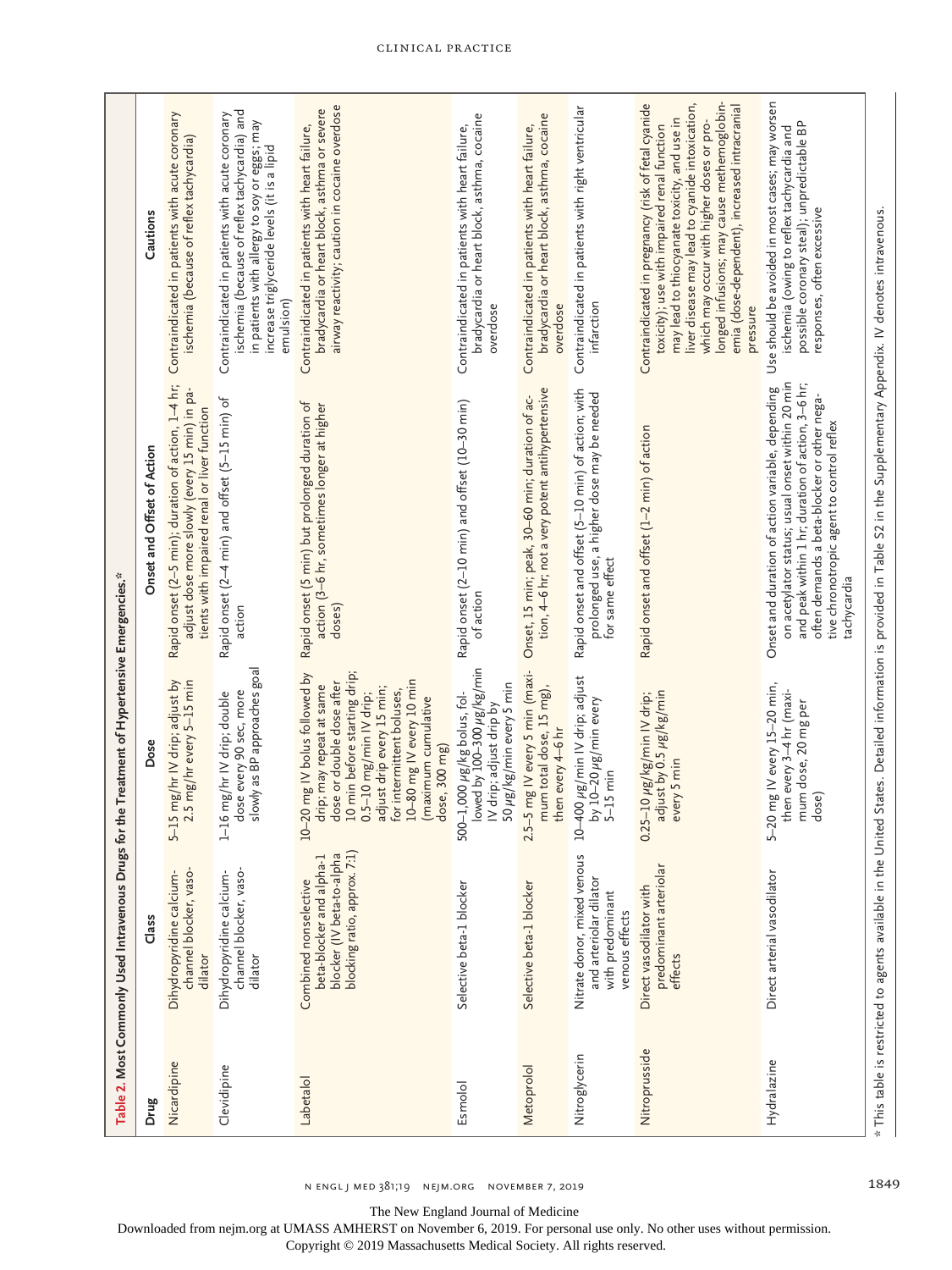sion is greatest in the first 6 hours of intravenous therapy, a reasonable approach is to start oral agents 6 to 12 hours after starting intravenous therapy.44 Long-acting drugs are chosen on the basis of standard guidelines for chronic hypertension management.<sup>1,2</sup> After initial stabilization, experience indicates that most patients can tolerate normalization of blood pressure within 48 to 72 hours, although some require longer periods owing to dizziness, fatigue, or mental slowness.

The recommended pace and intensity of bloodpressure reduction vary depending on the presence of certain conditions, particularly aortic dissection, eclampsia, pheochromocytoma crisis, and intracerebral hemorrhage, all of which demand more aggressive approaches to limit ongoing injury. $1,3,46$  Ischemic stroke $1,3,47$  requires more conservative management to avoid peri-infarction hypoperfusion and worse stroke outcomes. Consensus recommendations are based on very limited data and in some cases are not uniform across guidelines.1,3,48,49

# **Hypertensive Urgencies**

Most patients without acute target-organ damage can be cared for as outpatients.13-16 Treatment with guideline-concordant long-acting medications<sup>1,2</sup> should be started, reinstated, or adjusted, and follow-up should be scheduled within 1 to 7 days.

In a study involving more than 500 patients presenting to an emergency department with severe hypertension, blood pressure fell to less than 180/110 mm Hg after 30 minutes of quiet rest (before medication administration) in approximately one third of the patients.13 If quiet rest or control of anxiety or other precipitating factors is insufficient, an oral antihypertensive agent may be given. Intravenous medications are discouraged in this context.

For patients with symptoms that are presumed to relate to hypertension but are not indicative of target-organ damage (e.g., headache, atypical chest pain, or epistaxis), it is reasonable to choose an oral agent with a faster onset of action, such as clonidine (0.1 to 0.3 mg), labetalol (200 to 400 mg), captopril (25 to 50 mg), prazosin (5 to 10 mg), or nitroglycerin 2% topical ointment (1 to 2 in.). Nifedipine (given orally or sublingually) should be avoided owing to unpredictable blood-pressure reduction, possibly resulting in cardiovascular events.50 Medications can be administered every 30 minutes until the target blood pressure is achieved. A systematic review of comparative trials and cohort studies suggested similar acute blood-pressure reductions with different agents.<sup>51</sup> Clinical experience and descriptions of the acute effects of clonidine and labetalol suggest that they may be associated with less abrupt blood-pressure changes than other agents.52-54 Patients are generally discharged once symptoms have improved, which often coincides with a decrease in blood pressure to a level below 160 to 180/100 to 110 mm Hg.

# Areas of Uncertainty

Large randomized trials are lacking to identify the most effective treatment for hypertensive urgencies and emergencies generally and for specific underlying conditions. For previously untreated patients who present to the emergency department, there is controversy regarding whether antihypertensive medication should be prescribed at discharge.55 The American College of Emergency Physicians currently recommends initiation of therapy in the emergency department only for selected patients who are likely to have poor follow-up and recommends referral without initiation of treatment in the rest. Although there is reasonable concern about inappropriate treatment of normotensive patients, withholding treatment may represent a missed opportunity to minimize risk.

# Guidelines

Recommendations for the management of acute severe hypertension are included in major U.S. and European hypertension guidelines.1-3 There are variations in terminology and specific bloodpressure thresholds, but all the guidelines acknowledge the critical role of acute target-organ damage and adopt blood-pressure thresholds of 180/110 to 120 mm Hg to define urgencies and emergencies (Table S3). There is general agreement on the pace of blood-pressure reduction and the need for the use of intravenous drugs in an intensive care environment for the management of hypertensive emergencies. The approach proposed in this article is generally consistent with these guidelines.

The New England Journal of Medicine

Downloaded from nejm.org at UMASS AMHERST on November 6, 2019. For personal use only. No other uses without permission.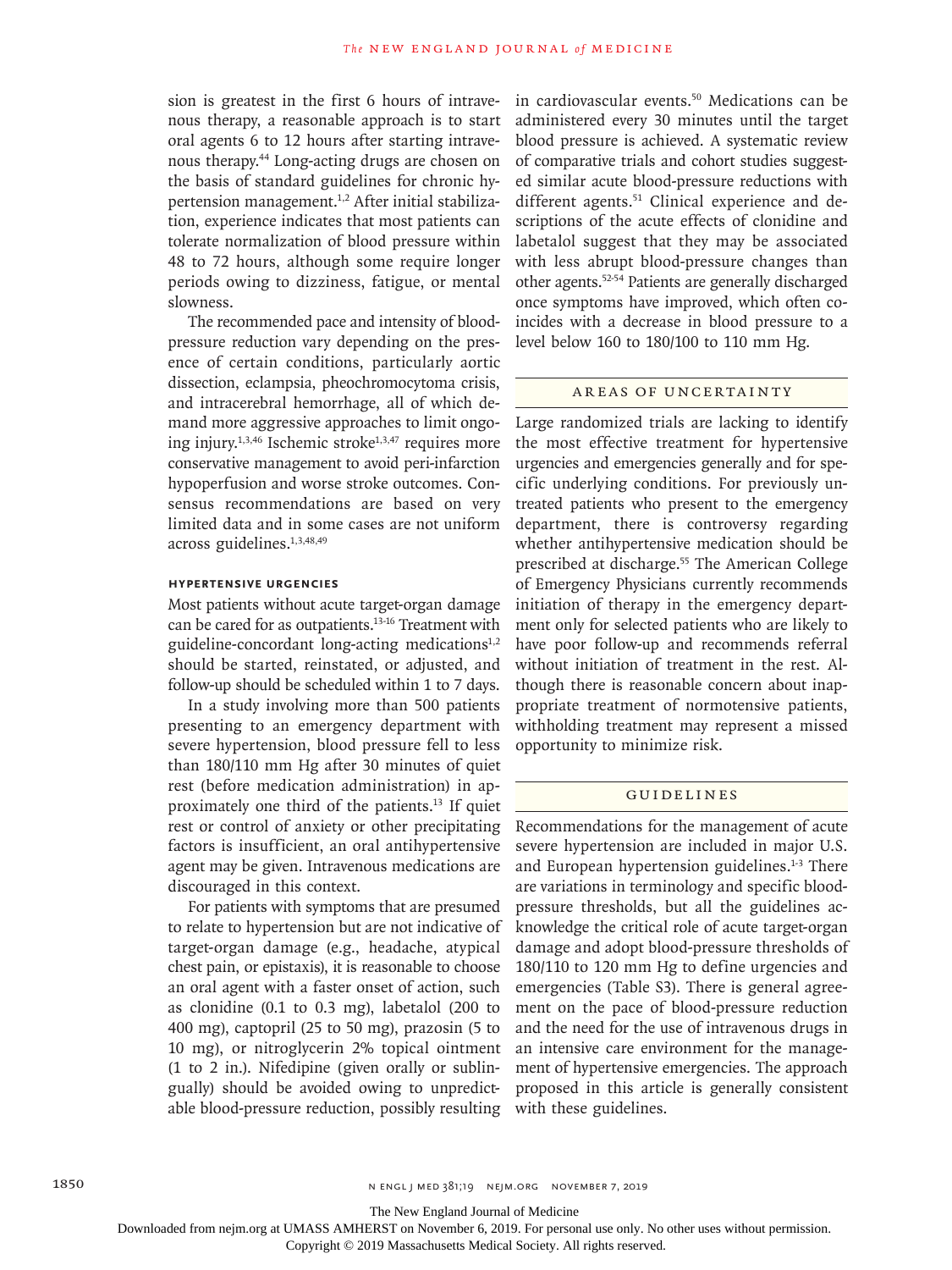# Conclusions and Recommendations

The patient described in the vignette has acute severe hypertension complicated by posterior reversible encephalopathy syndrome, a hypertensive emergency precipitated by nonadherence to antihypertensive therapy. She should be admitted to the intensive care unit and immediately begin treatment with continuous intravenous antihypertensive therapy guided by invasive intraarterial blood-pressure monitoring. Nicardipine (or clevidipine) and labetalol are the preferred agents in this context. Given her relative bradycardia, nicardipine would be my choice. Although data are lacking to guide the appropriate pace of bloodpressure reduction, I would lower her blood pressure by approximately 20 to 25% in the first hour and would aim for a blood pressure of approximately 160/100 mm Hg by 6 hours. If she has a good response and relative hypotension does not develop, I would restart amlodipine and lisinopril at that point. Because stepped additions may reduce the risk of excessive blood-pressure reduction, I would restart her diuretic the following day if needed. I would wean the nicardipine over a period of 18 to 36 hours, although the timing should be guided by close blood-pressure monitoring. I would discharge her once her symptoms improve and hypertension is controlled for at least 24 hours without the use of intravenous therapy, with arrangements for a follow-up office appointment within 1 week. I would not pursue an evaluation for secondary hypertension unless her blood pressure remained uncontrolled at follow-up.

Dr. Peixoto reports receiving grant support, paid to Yale University, from Vascular Dynamics, Bayer, Lundbeck, Otsuka, Allena Pharmaceuticals, and Boehringer Ingelheim, fees for serving on a data and safety monitoring board from Ablative Solutions, and advisory board fees from Relypsa and DiaMedica Therapeutics. No other potential conflict of interest relevant to this article was reported.

Disclosure forms provided by the author are available with the full text of this article at NEJM.org.

#### **References**

**1.** Whelton PK, Carey RM, Aronow WS, et al. 2017 ACC/AHA/AAPA/ABC/ACPM/ AGS/APhA/ASH/ASPC/NMA/PCNA guideline for the prevention, detection, evaluation, and management of high blood pressure in adults: a report of the American College of Cardiology/American Heart Association Task Force on Clinical Practice Guidelines. Hypertension 2018;71(6): e13-e115.

**2.** Williams B, Mancia G, Spiering W, et al. 2018 Practice Guidelines for the management of arterial hypertension of the European Society of Hypertension and the European Society of Cardiology: ESH/ESC Task Force for the Management of Arterial Hypertension. J Hypertens 2018;36:2284- 309.

**3.** van den Born BH, Lip GYH, Brguljan-Hitij J, et al. ESC Council on Hypertension position document on the management of hypertensive emergencies. Eur Heart J Cardiovasc Pharmacother 2019;5:37-46. **4.** Pinna G, Pascale C, Fornengo P, et al.

Hospital admissions for hypertensive crisis in the emergency departments: a large multicenter Italian study. PLoS One 2014; 9(4):e93542.

**5.** Janke AT, McNaughton CD, Brody AM, Welch RD, Levy PD. Trends in the incidence of hypertensive emergencies in US emergency departments from 2006 to 2013. J Am Heart Assoc 2016;5(12):e004511.

**6.** Aronson S. Perioperative hypertensive emergencies. Curr Hypertens Rep 2014; 16:448.

**7.** Deshmukh A, Kumar G, Kumar N,

et al. Effect of Joint National Committee VII report on hospitalizations for hypertensive emergencies in the United States. Am J Cardiol 2011;108:1277-82.

**8.** Shah M, Patil S, Patel B, et al. Trends in hospitalization for hypertensive emergency, and relationship of end-organ damage with in-hospital mortality. Am J Hypertens 2017;30:700-6.

**9.** Polgreen LA, Suneja M, Tang F, Carter BL, Polgreen PM. Increasing trend in admissions for malignant hypertension and hypertensive encephalopathy in the United States. Hypertension 2015;65:1002-7.

**10.** Katz JN, Gore JM, Amin A, et al. Practice patterns, outcomes, and end-organ dysfunction for patients with acute severe hypertension: the Studying the Treatment of Acute hyperTension (STAT) registry. Am Heart J 2009;158(4):599-606.e1.

**11.** Rothwell PM, Howard SC, Dolan E, et al. Prognostic significance of visit-tovisit variability, maximum systolic blood pressure, and episodic hypertension. Lancet 2010;375:895-905.

**12.** Vlcek M, Bur A, Woisetschläger C, Herkner H, Laggner AN, Hirschl MM. Association between hypertensive urgencies and subsequent cardiovascular events in patients with hypertension. J Hypertens 2008;26:657-62.

**13.** Grassi D, O'Flaherty M, Pellizzari M, et al. Hypertensive urgencies in the emergency department: evaluating blood pressure response to rest and to antihypertensive drugs with different profiles. J Clin Hypertens (Greenwich) 2008;10:662-7.

**14.** Levy PD, Mahn JJ, Miller J, et al. Blood pressure treatment and outcomes in hypertensive patients without acute target organ damage: a retrospective cohort. Am J Emerg Med 2015;33:1219-24.

**15.** Patel KK, Young L, Howell EH, et al. Characteristics and outcomes of patients presenting with hypertensive urgency in the office setting. JAMA Intern Med 2016; 176:981-8.

**16.** Effects of treatment on morbidity in hypertension: results in patients with diastolic blood pressures averaging 115 through 129 mm Hg. JAMA 1967;202: 1028-34.

**17.** Muntner P, Shimbo D, Carey RM, et al. Measurement of blood pressure in humans: a scientific statement from the American Heart Association. Hypertension 2019; 73(5):e35-e66.

**18.** Lehman LW, Saeed M, Talmor D, Mark R, Malhotra A. Methods of blood pressure measurement in the ICU. Crit Care Med 2013;41:34-40.

**19.** Wax DB, Lin HM, Leibowitz AB. Invasive and concomitant noninvasive intraoperative blood pressure monitoring: observed differences in measurements and associated therapeutic interventions. Anesthesiology 2011;115:973-8.

**20.** Ribezzo S, Spina E, Di Bartolomeo S, Sanson G. Noninvasive techniques for blood pressure measurement are not a reliable alternative to direct measurement: a randomized crossover trial in ICU. Sci World J 2014;2014:353628.

**21.** Kallioinen N, Hill A, Horswill MS,

n engl j med 381;19 nejm.org November 7, 2019 1851

The New England Journal of Medicine

Downloaded from nejm.org at UMASS AMHERST on November 6, 2019. For personal use only. No other uses without permission.